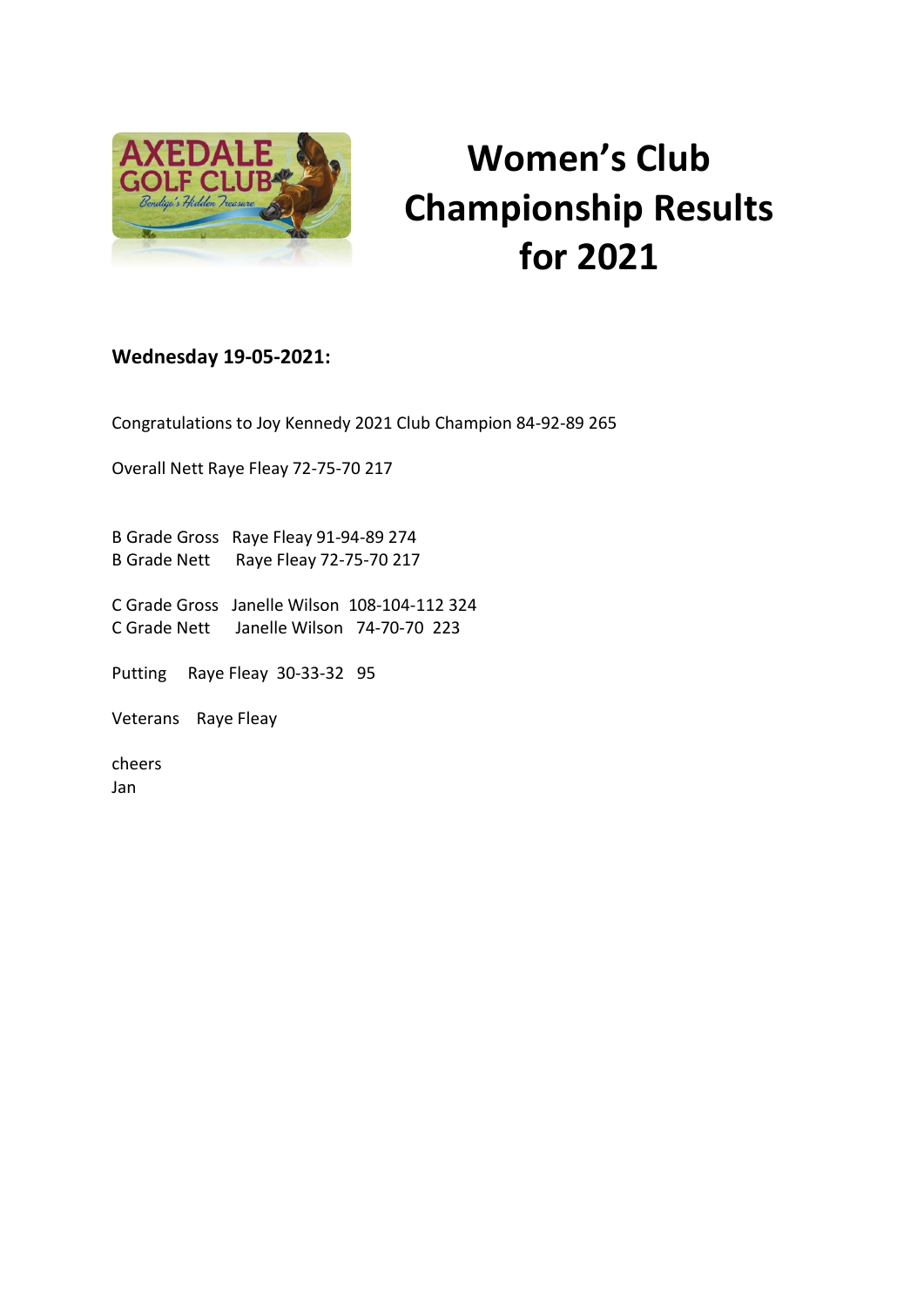

Axedale Golf Club

## **Wednesday Daily Stroke**

Competition Prize Report Wed, 19 May 2021

|                           |                      | Pos Prize Type Mem No Gender Name |   |                   | Hdcp Rnd#    |                |                | Total | Prize   |  |
|---------------------------|----------------------|-----------------------------------|---|-------------------|--------------|----------------|----------------|-------|---------|--|
|                           |                      |                                   |   |                   |              |                |                |       |         |  |
| <b>Division: Overall</b>  |                      |                                   |   |                   |              |                |                |       |         |  |
| <b>Type: Stroke - Net</b> |                      |                                   |   |                   |              |                |                |       |         |  |
|                           | <b>Place Getters</b> |                                   |   |                   |              |                |                |       |         |  |
|                           | 1                    | 00147                             | W | Fleay, Raye       | 17.3 (19)    | $\overline{1}$ | $\mathbf 0$    | 70    | 0.00x   |  |
|                           | $\overline{c}$       | 01450                             | W | Chesher, Margaret | 27.0 (29) 1  |                | 5              | 75    | 0.00x   |  |
|                           | 3                    | 01355                             | W | McCullagh, Alison | $27.6(29)$ 1 |                | $\sqrt{5}$     | 75    | 0.00x   |  |
|                           | 4                    | 01270                             | W | Dorrington, Emma  | $32.6(34)$ 1 |                | 5              | 75    | 0.00x   |  |
|                           |                      |                                   |   |                   |              |                |                |       |         |  |
|                           | <b>Ball Rundowns</b> |                                   |   |                   |              |                |                |       |         |  |
|                           | (no. 1)              | 01137                             | W | Kennedy, Joy      | 12.0(13)     | $\overline{1}$ | 6              | 76    | $0.00x$ |  |
|                           | (no. 2)              | 00325                             | W | O'Connor, Sue     | $19.4(21)$ 1 |                | $\overline{7}$ | 77    | 0.00x   |  |
|                           | (no. 3)              | 01175                             | W | Minne, Sue        | 24.6 (26) 1  |                | $\overline{7}$ | 77    | 0.00x   |  |

| <b>Division: Overall</b>  |       |   |                   |                              |  |  |  |
|---------------------------|-------|---|-------------------|------------------------------|--|--|--|
| <b>Type: Special</b>      |       |   |                   |                              |  |  |  |
| <b>Special Prizes</b>     |       |   |                   |                              |  |  |  |
| <b>1ST NTP</b>            | 01355 | W | McCullagh, Alison | 0.00 x Readjust Chiropractic |  |  |  |
| 18TH - 2ND<br><b>SHOT</b> | 01193 | W | Collins, Barbara  | $0.00 \times Div 3$          |  |  |  |
| Putting                   | 00767 | W | Osterfield, Kaye  | $0.00 \times 29$ Putts       |  |  |  |